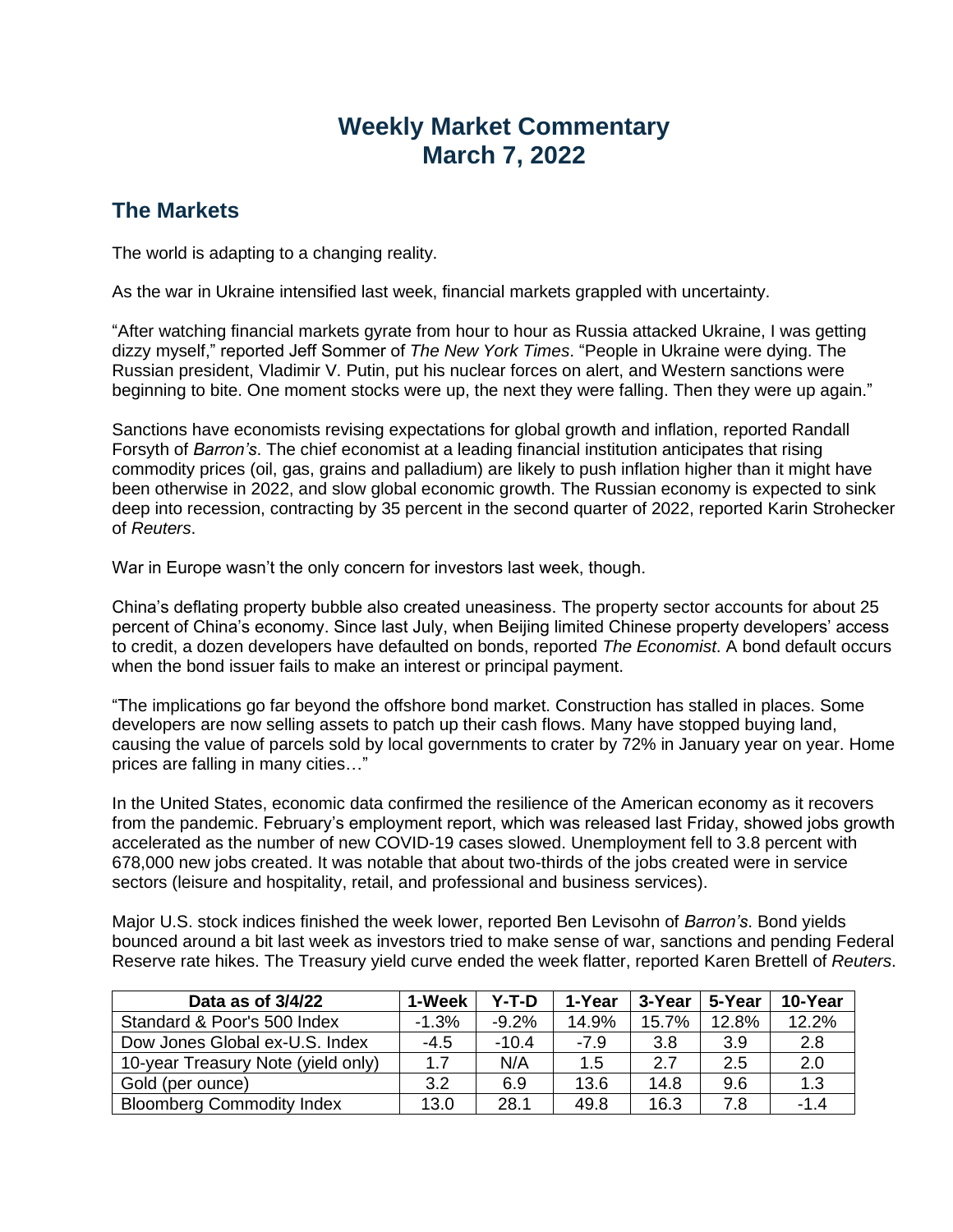S&P 500, Dow Jones Global ex-US, Gold, Bloomberg Commodity Index returns exclude reinvested dividends (gold does not pay a dividend) and the three-, five-, and 10-year returns are annualized; and the 10-year Treasury Note is simply the yield at the close of the day on each of the historical time periods.

Sources: Yahoo! Finance; MarketWatch; djindexes.com; U.S. Treasury; London Bullion Market Association.

Past performance is no guarantee of future results. Indices are unmanaged and cannot be invested into directly. N/A means not applicable.

**What gives life meaning?** Last spring, *Pew Research* asked people in several countries: What aspects of your life do you currently find meaningful, fulfilling or satisfying?

The No. 1 answer (out of the 17 options) in most countries was "family and children." The exceptions were Spain (health), South Korea (material well-being), and Taiwan (society).

- In the United States friends ranked second in the hierarchy of things that give life meaning, followed by material well-being.
- In the United Kingdom, friends ranked second, followed by hobbies.
- In Australia, New Zealand and Sweden occupation ranked second, followed by friends.
- In Greece, France and Germany occupation ranked second, followed by health.
- In Italy, Netherlands and Japan, material well-being ranked second, followed by health.
- In Canada, occupation ranked second, followed by material well-being.
- In Belgium and Spain, material well-being ranked second, followed by occupation.
- In Singapore, occupation ranked second, followed by society.
- In Taiwan, material well-being ranked second, followed by family and children.
- In South Korea, health ranked second, followed by family and children.

It's interesting to note that freedom appears to be widely taken for granted. It was most highly valued in Netherlands where it was mentioned by 20 percent of survey participants. Belgium and New Zealand also ranked it more highly than other nations (15 percent each). Freedom was mentioned least often in the U.K. (5 percent), Singapore (5 percent), and Japan (6 percent).

In the United States, just 9 percent of Americans – fewer than one in 10 – said freedom gives their lives meaning.

### **Weekly Focus – Think About It**

"Even with all of the things that are so awful, if you walk into your yard and stay there looking at almost anything for five minutes, you will be stunned by how marvelous life is and how incredibly lucky we are to have it."

*—Alice Walker, novelist and poet*

Best regards,

### *Bobby*

Robert J. Cummings, CFP®, AIF®, CFBS, CLTC President Cummings Wealth Management Group [www.cummingswealth.com](http://www.cummingswealth.com/) 843-884-9898

P.S. Please feel free to forward this commentary to family, friends or colleagues. If you would like us to add them to the list, please reply to this email with their email address and we will ask for their permission to be added.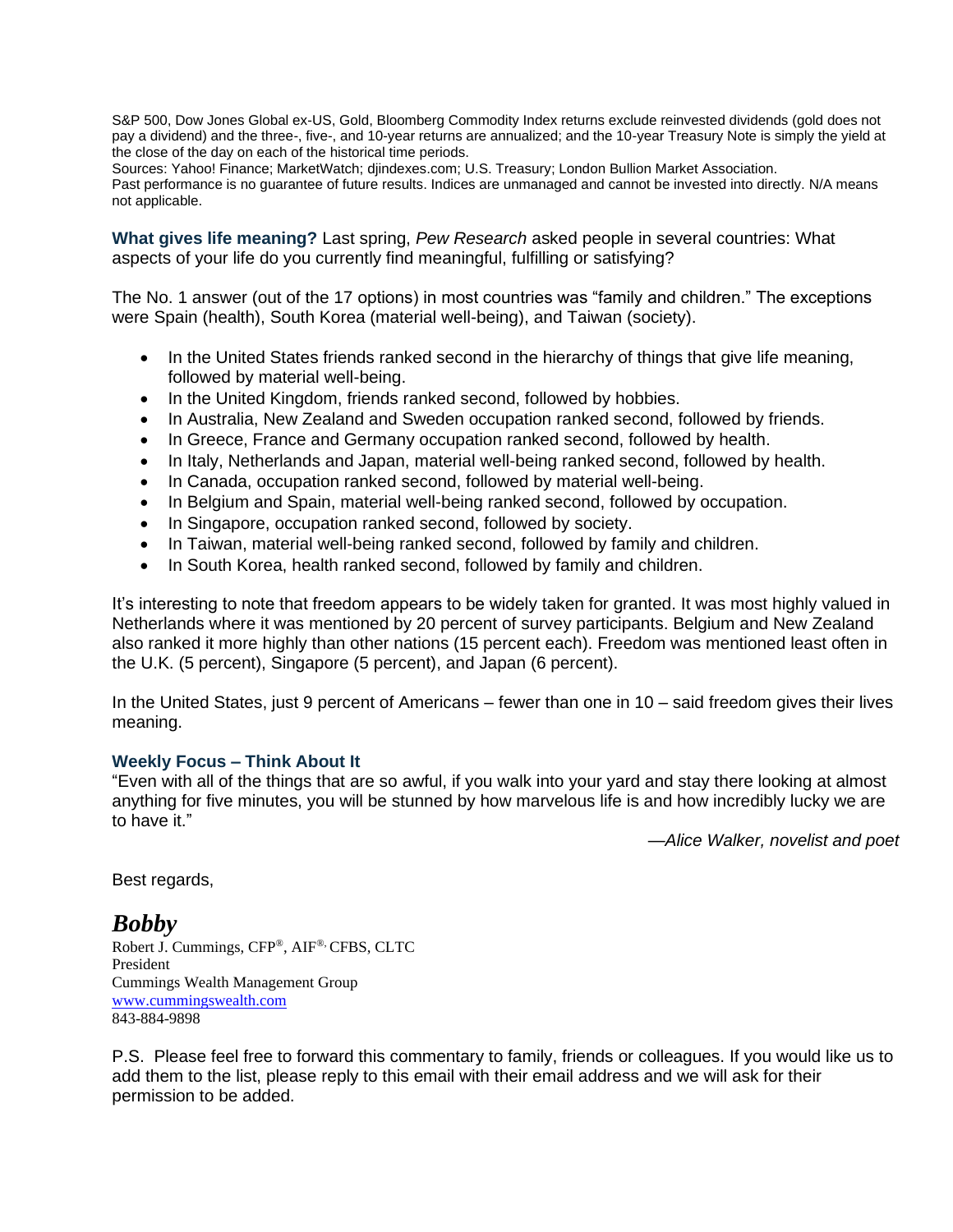\* Securities and advisory services offered through Commonwealth Financial Network, Member FINRA/SIPC, a registered investment advisor.

\* These views are those of Carson Coaching, not the presenting Representative, the Representative's Broker/Dealer, or Registered Investment Advisor, and should not be construed as investment advice.

\* This newsletter was prepared by Carson Coaching. Carson Coaching is not affiliated with the named firm or broker/dealer. \* Government bonds and Treasury Bills are guaranteed by the U.S. government as to the timely payment of principal and interest and, if held to maturity, offer a fixed rate of return and fixed principal value. However, the value of fund shares is not guaranteed and will fluctuate.

\* Corporate bonds are considered higher risk than government bonds but normally offer a higher yield and are subject to market, interest rate and credit risk as well as additional risks based on the quality of issuer coupon rate, price, yield, maturity, and redemption features.

\* The Standard & Poor's 500 (S&P 500) is an unmanaged group of securities considered to be representative of the stock market in general. You cannot invest directly in this index.

\* All indexes referenced are unmanaged. The volatility of indexes could be materially different from that of a client's portfolio. Unmanaged index returns do not reflect fees, expenses, or sales charges. Index performance is not indicative of the performance of any investment. You cannot invest directly in an index.

\* The Dow Jones Global ex-U.S. Index covers approximately 95% of the market capitalization of the 45 developed and emerging countries included in the Index.

\* The 10-year Treasury Note represents debt owed by the United States Treasury to the public. Since the U.S. Government is seen as a risk-free borrower, investors use the 10-year Treasury Note as a benchmark for the long-term bond market. \* Gold represents the 3:00 p.m. (London time) gold price as reported by the London Bullion Market Association and is expressed in U.S. Dollars per fine troy ounce. The source for gold data is Federal Reserve Bank of St. Louis (FRED), https://fred.stlouisfed.org/series/GOLDPMGBD228NLBM.

The Bloomberg Commodity Index is designed to be a highly liquid and diversified benchmark for the commodity futures market. The Index is composed of futures contracts on 19 physical commodities and was launched on July 14, 1998. \* The DJ Equity All REIT Total Return Index measures the total return performance of the equity subcategory of the Real Estate Investment Trust (REIT) industry as calculated by Dow Jones.

\* The Dow Jones Industrial Average (DJIA), commonly known as "The Dow," is an index representing 30 stock of companies maintained and reviewed by the editors of The Wall Street Journal.

\* The NASDAQ Composite is an unmanaged index of securities traded on the NASDAQ system.

\* International investing involves special risks such as currency fluctuation and political instability and may not be suitable for all investors. These risks are often heightened for investments in emerging markets.

\* Yahoo! Finance is the source for any reference to the performance of an index between two specific periods.

\* The risk of loss in trading commodities and futures can be substantial. You should therefore carefully consider whether such trading is suitable for you in light of your financial condition. The high degree of leverage is often obtainable in commodity trading and can work against you as well as for you. The use of leverage can lead to large losses as well as gains.

\* Opinions expressed are subject to change without notice and are not intended as investment advice or to predict future performance.

\* Economic forecasts set forth may not develop as predicted and there can be no guarantee that strategies promoted will be successful.

\* Past performance does not guarantee future results. Investing involves risk, including loss of principal.

\* The foregoing information has been obtained from sources considered to be reliable, but we do not guarantee it is accurate or complete.

\* There is no guarantee a diversified portfolio will enhance overall returns or outperform a non-diversified portfolio. Diversification does not protect against market risk.

\* Asset allocation does not ensure a profit or protect against a loss.

\* Consult your financial professional before making any investment decision.

\* To unsubscribe from the Cummings Wealth Management Group Weekly Commentary, please write us at 1275 Ben Sawyer Blvd, Mt. Pleasant, SC 29464; or reply to this email with "Unsubscribe" in the subject line. Consult your financial professional before making any investment decision.

#### Sources:

<https://www.nytimes.com/2022/03/03/business/ukraine-putin-markets.html> (*or go to* 

[https://resources.carsongroup.com/hubfs/WMC-Source/2022/03-07-](https://resources.carsongroup.com/hubfs/WMC-Source/2022/03-07-22_New%20York%20Times_Talking%20War%20and%20Market%20Volatility%20With%20a%20Giant%20of%20Economics_1.pdf)

[22\\_New%20York%20Times\\_Talking%20War%20and%20Market%20Volatility%20With%20a%20Giant%20of%20Economics\\_](https://resources.carsongroup.com/hubfs/WMC-Source/2022/03-07-22_New%20York%20Times_Talking%20War%20and%20Market%20Volatility%20With%20a%20Giant%20of%20Economics_1.pdf) [1.pdf\)](https://resources.carsongroup.com/hubfs/WMC-Source/2022/03-07-22_New%20York%20Times_Talking%20War%20and%20Market%20Volatility%20With%20a%20Giant%20of%20Economics_1.pdf)

<https://www.barrons.com/articles/putin-russia-ukraine-global-economy-51646443355?refsec=up-and-down-wall-street> (*or go to* [https://resources.carsongroup.com/hubfs/WMC-Source/2022/03-07-](https://resources.carsongroup.com/hubfs/WMC-Source/2022/03-07-22_Barrons_Putins%20War%20Puts%20Russias%20Economy%20in%20Its%20Crosshairs_2.pdf)

[22\\_Barrons\\_Putins%20War%20Puts%20Russias%20Economy%20in%20Its%20Crosshairs\\_2.pdf\)](https://resources.carsongroup.com/hubfs/WMC-Source/2022/03-07-22_Barrons_Putins%20War%20Puts%20Russias%20Economy%20in%20Its%20Crosshairs_2.pdf)

<https://www.reuters.com/world/europe/jpmorgan-shock-russian-gdp-will-be-akin-1998-crisis-2022-03-03/>